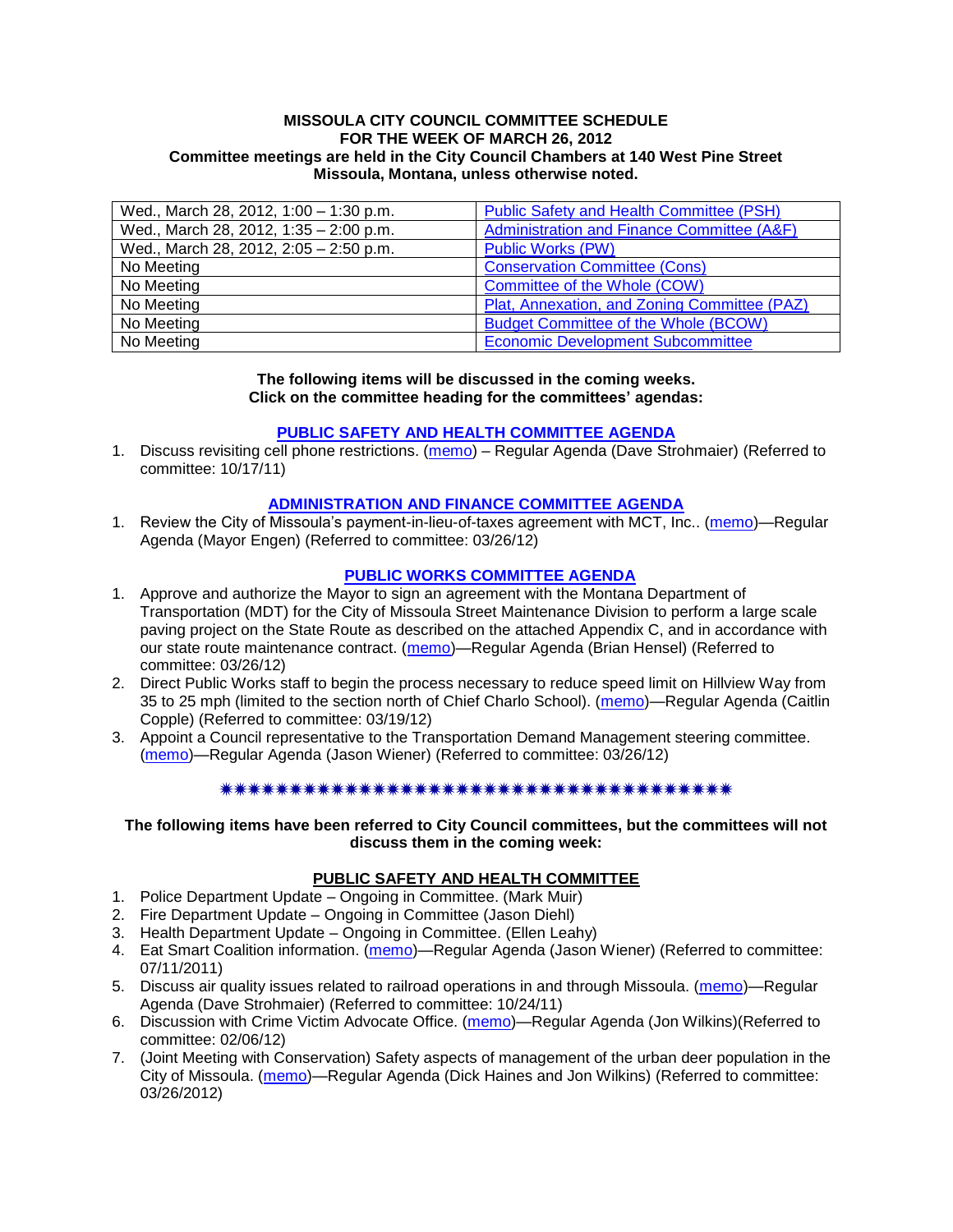# **CONSERVATION COMMITTEE**

- 1. Discuss the city's strategy to complete a boundary survey of Greenough Park. [\(memo\)](http://www.ci.missoula.mt.us/DocumentView.aspx?DID=5875)—Regular Agenda (Dave Strohmaier) (Referred to committee: 04/04/2011)
- 2. Approve and authorize the Mayor to sign an amendment to the agreement with Territorial Landworks, Inc. (TLI) in an amount not to exceed \$136,702.37 for professional services, including engineering, surveying, and construction management for Project #PR 08-02 GCT, Grant Creek Trail, CTEP #STPE 8199(105). [\(memo\)](http://www.ci.missoula.mt.us/DocumentView.aspx?DID=7494)—Regular Agenda (Dave Shaw) (Referred to committee: 10/24/11)
- 3. (Joint Meeting with Public Safety) Safety aspects of management of the urban deer population in the City of Missoula. [\(memo\)](http://www.ci.missoula.mt.us/DocumentView.aspx?DID=8528)—Regular Agenda (Dick Haines and Jon Wilkins) (Referred to committee: 03/26/2012)

# **PLAT, ANNEXATION & ZONING COMMITTEE**

- 1. Annexation. (see separate list at City Clerk's Office for pending annexations) (Ongoing in Committee)
- 2. Ongoing discussion of City planning issues with members of the Planning Board.—Regular Agenda (Bob Jaffe) (Referred to committee: 3/20/06)
- 3. Amendment Article 7. Error Corrections and Adjustments to the subdivision regulations to allow for restrictions or conditions placed on a plat by the governing body to be amended or removed by a future council. [\(memo\)](http://www.ci.missoula.mt.us/DocumentView.aspx?DID=7568)—Regular Agenda (Jon Wilkins) (Referred to committee: 11/07/11)
- 4. Remove impediments to affordable housing development in Missoula: revise accessory dwelling unit provisions. [\(memo\)](http://www.ci.missoula.mt.us/DocumentView.aspx?DID=8421)—Regular Agenda (Alex Taft) (Referred to committee: 03/12/12)

# **ADMINISTRATION AND FINANCE COMMITTEE**

- 1. Approve claims. (Ongoing) (Consent Agenda)
- 2. Approve journal vouchers. (Ongoing) (Consent Agenda)
- 3. Approve budget transfers. (Ongoing) (Consent Agenda)
- 4. Amend Council rules to change the Council's regular meeting schedule to two meetings per month [\(memo\)](http://www.ci.missoula.mt.us/DocumentView.aspx?DID=4027).—Regular Agenda (Marty Rehbein) (Referred to committee: 06/07/10)
- 5. Discuss the disposition of surplus city land. [\(memo\)](http://www.ci.missoula.mt.us/DocumentView.aspx?DID=4862)—Regular Agenda (Nancy Harte) (Referred to committee: 10/25/10)
- 6. Review the city's current policy for charging the public for various city-produced documents [\(memo\)](http://www.ci.missoula.mt.us/DocumentView.aspx?DID=5143) Regular Agenda (Dave Strohmaier) (Referred to committee: 12/06/10)
- 7. Review Missoula's insurance experience, particularly work comp; propose improvements if warranted. [\(memo\)](http://www.ci.missoula.mt.us/DocumentView.aspx?DID=6381)—Regular Agenda (Ed Childers) (Referred to committee: 05/09/2011)

### **PUBLIC WORKS COMMITTEE**

- 1. Resolution to change the speed limit on Reserve Street between Brooks and 39<sup>th</sup> Street. [\(memo\)](http://www.ci.missoula.mt.us/DocumentView.aspx?DID=5418) Regular Agenda (Wayne Gravatt) (Referred to committee: 01/24/2011)
- 2. Discuss the timing of various traffic lights around the city. [\(memo\)](http://www.ci.missoula.mt.us/DocumentView.aspx?DID=7322)—Regular Agenda (Bob Jaffe) (Referred to committee: 09/26/2011)
- 3. Discuss the school speed zones. [\(memo\)](http://www.ci.missoula.mt.us/DocumentView.aspx?DID=7321)—Regular Agenda (Bob Jaffe) (Referred to committee: 09/26/11)

# **COMMITTEE OF THE WHOLE**

- 1. Updates from Council representatives on the Health Board, Community Forum, Transportation Policy Coordinating Committee, other boards and commissions as necessary. – (Ongoing in Committee)
- 2. Examination of Office Planning and Grants [\(memo\)](ftp://ftp.ci.missoula.mt.us/Packets/Council/2008/2008-09-08/Referrals/080825HendricksonOPGreferral.pdf)—Regular Agenda (Lyn Hellegaard) (Referred to committee: 09/08/08)
- 3. Invite Dr. Barry Good, Dean of the UM College of Technology to update the committee on current plans and programs of the COT. [\(memo\)](http://www.ci.missoula.mt.us/DocumentView.aspx?DID=8192)—Regular Agenda (Mike O'Herron) (Referred to committee: 02/13/12)
- 4. Discuss OPG reorganization proposal with Department Heads. [\(memo\)](http://www.ci.missoula.mt.us/DocumentView.aspx?DID=8122)—Regular Agenda (Marilyn Marler) (Referred to committee: 02/06/12)
- 5. Downtown Master Plan Implementation Update. [\(memo\)](http://www.ci.missoula.mt.us/DocumentView.aspx?DID=8485)—Regular Agenda (Ellen Buchanan) (Referred to committee: 03/19/12)